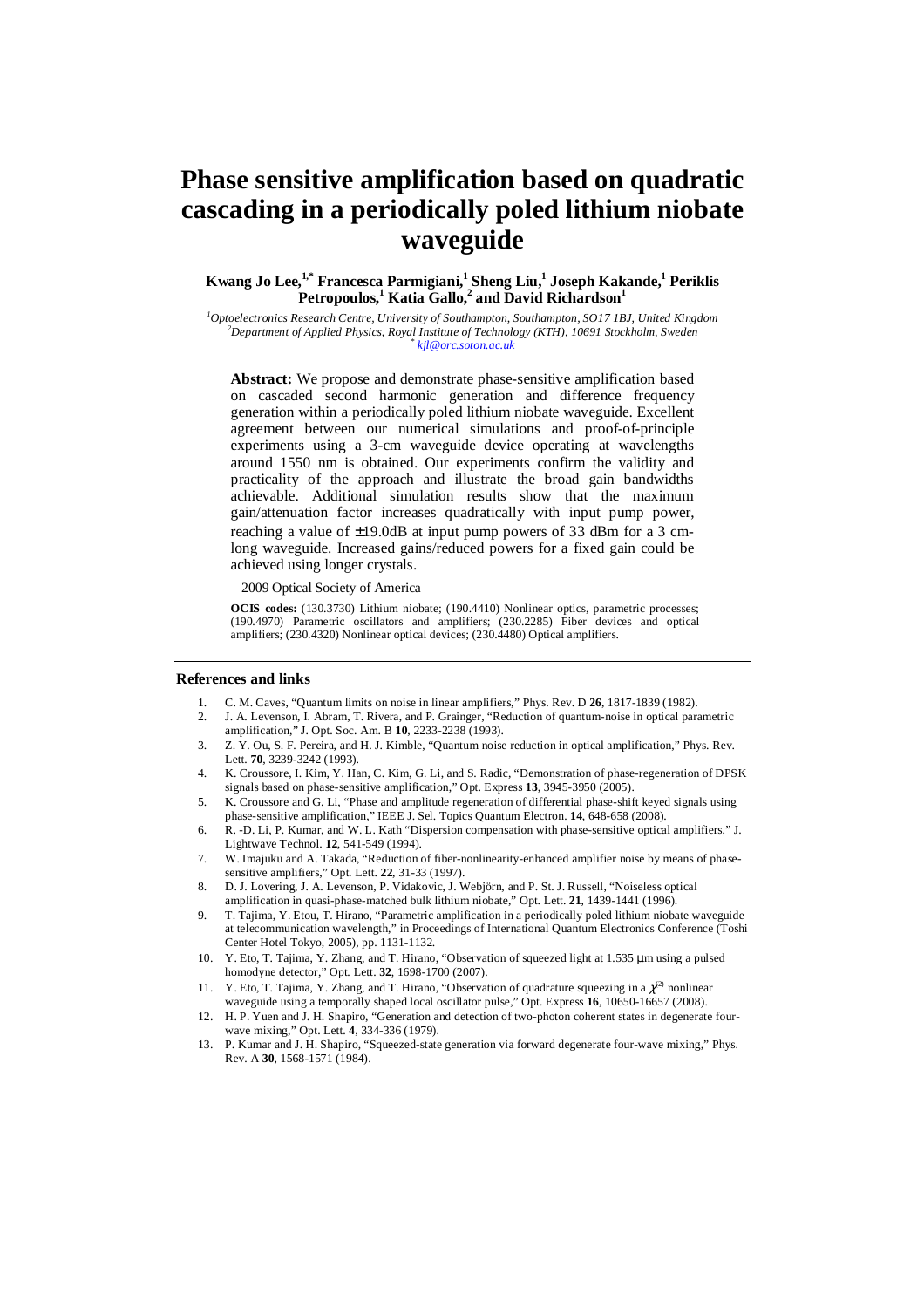- 14. C. J. McKinstrie and S. Radic, "Phase-sensitive amplification in a fiber," Opt. Express **12**, 4973-4979  $(2004)$
- 15. R. Tang, J. Lasri, P. S. Devgan, V. Grigoryan, P. Kumar, and M. Vasilyev, "Gain characteristics of a frequency nondegenerate phase-sensitive fiber-optic parametric amplifier with phase self-stabilized input," Opt. Express **13**, 10483-10493 (2005).
- 16. R. Tang, P. S. Devgan, V. S. Grigoryan, P. Kumar, and M. Vasilyev, "In-line phase-sensitive amplification of multi-channel CW signals based on frequency nondegenerate four-wave-mixing in fiber," Opt. Express **16**, 9046-9053 (2008).
- 17. C. Lundström, J. Kakande, P. A. Andrekson, P. Petropoulos, F. Parmigiani, and D. J. Richardson, "Experimental comparison of gain and saturation characteristics of a parametric amplifier in phase-sensitive and phase-insensitive mode," presented at the European Conference on Optical Communication, Austria Center Vienna, Vienna, 20-24 Sept. 2009.
- 18. C. Langrock, S. Kumar, J. E. McGeehan, A. E. Willner, and M. M. Fejer, "All-optical signal processing using  $\chi^{(2)}$  nonlinearities in guided-wave devices," J. Lightwave Technol. **24**, 2579-2592 (2006).
- 19. K. Gallo, G. Assanto, and G. I. Stegeman, "Efficient wavelength shifting over the erbium amplifier bandwidth via cascaded second order processes in lithium niobate waveguides," Appl. Phys. Lett. **71**, 1020- 1022 (1997).
- 20. M. H. Chou, I. Brener, M. M. Fejer, E. E. Chaban, and S. B. Christman, "1.5-µm-band wavelength conversion based on cascaded second-order nonlinearity in LiNbO<sub>3</sub> waveguides," IEEE Photon. Technol. Lett. **11**, 653-655 (1999).
- 21. J. Wang, J. Sun, X. Zhang, and D. Huang, "All-optical tunable wavelength conversion with extinction ratio enhancement using periodically poled lithium niobate waveguides," J. Lightwave Technol. **26**, 3137-3148 (2008).
- 22. J. Wang, J. Sun, X. Zhang, D. Huang, and M. M. Fejer, "All-optical format conversions using periodically poled lithium niobate waveguides," IEEE J. Quantum Electron. **45**, 195-205 (2009).
- 23. J. E. McGeehan, M. Giltrelli, and A. E. Willner, "All-optical digital 3-input AND gate using sum- and difference-frequency generation in a PPLN waveguide," Electron. Lett. **43**, 409-410 (2007).
- 24. H. Ishizuki, T. Suhara, M. Fujimura, and H. Nishihara, "Wavelength conversion type picosecond optical switching using a waveguide QPM-SHG/DFG device," Opt. Quantum Electron. **33**, 953-961 (2001).
- 25. Y. Wang, C. Yu, L. Yan, A. E. Willner, R. Roussev, C. Langrock, M. M. Fejer, J. E. Sharping, and A. L. Gaeta, "44-ns continuously tunable dispersionless optical delay element using a PPLN waveguide with twopump configuration, DCF, and a dispersion compensator," IEEE Photon. Technol. Lett. **19**, 861-863 (2007).
- 26. K. Gallo and G. Assanto, "Analysis of lithium niobate all-optical wavelength shifters for the third spectral window," J. Opt. Soc. Am. B **16**, 741-53 (1999).
- 27. C. Liberale, I. Cristiani, L. Razzari, and V. Degiorgio, "Numerical study of cascaded wavelength conversion in quadratic media," J. Opt. A **4**, 457-462 (2002).
- 28. Ichiro Shoji, Takashi Kondo, Ayako Kitamoto, Masayuki Shirane, and Ryoichi Ito, "Absolute scale of second-order nonlinear-optical coefficients," J. Opt. Soc. Am. B **14**, 2268-2294 (1997).
- 29. J. A. Armstrong, N. Bloembergen, J. Ducuing, and P. S. Pershan, "Interactions between light waves in a nonlinear dielectric," Phys. Rev. **127**, 1918-1939 (1962).
- 30. S. -K. Choi, M. Vasilyev, and P. Kumar, "Noiseless optical amplification of images," Phys. Rev. Lett. **83**, 1938-1941 (1999).

## **1. Introduction**

Optical amplifiers such as erbium-doped-fibre amplifiers (EDFAs), semiconductor optical amplifiers (SOAs), and Raman amplifiers are in common use in optical communication and sensor systems. These amplifiers are examples of phase-insensitive amplifiers (PIAs), since their gain does not depend on the optical phase of the input signals [1]. In theory one could also use phase-sensitive amplifiers (PSAs), which are capable of amplifying or deamplifying input signals according to the phase of the optical signal [2, 3]. One of the most intriguing advantages of PSAs is that the noise figure can potentially be reduced below the 3dB quantum limit of PIAs. Other advantages are the potential for optical phase and amplitude regeneration [4, 5], dispersion compensation [6], and the suppression of modulational instability [7]. Various schemes to achieve PSA have been reported previously, including degenerate parametric amplification (PA) (or squeezed-state generation) in a  $\chi^{(2)}$  medium [8-11] and degenerate four-wave mixing (FWM) in a  $\chi^{(3)}$  medium [12-14]. In Ref. [8], direct optical parametric amplification in a bulk PPLN sample was used to realize frequency degenerate PSA, however this approach requires a pump laser operating in the wavelength range 750-800 nm in order to be applied to signals in the telecommunication band. This particular approach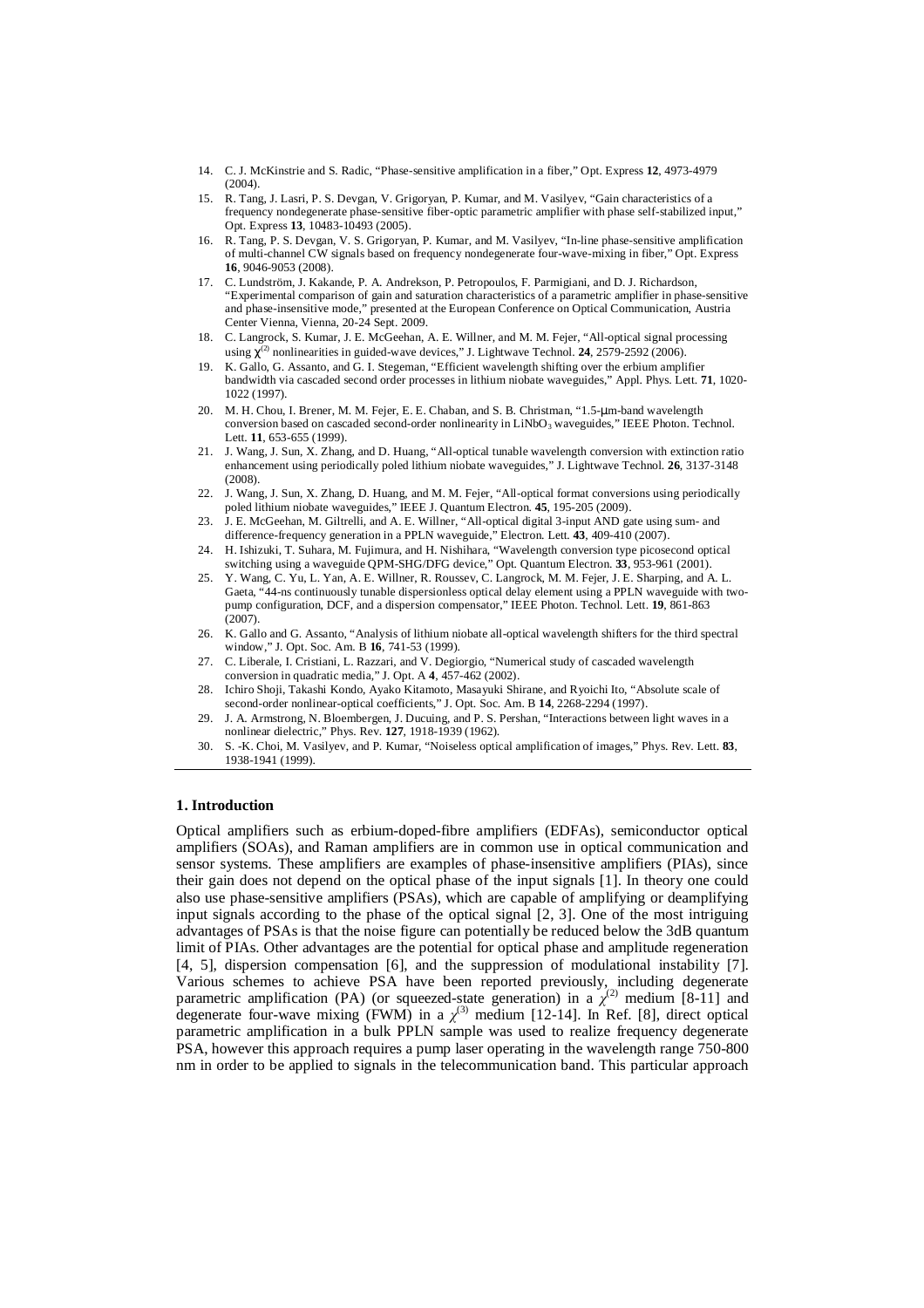is problematic not only because it needs a pump laser outside of the communication bands but also because telecom waveguides are typically multimode for inputs in the very near infrared, which implies significant insertion losses for a direct DFG  $\chi^{(2)}$  waveguide-based PSA. Alternative  $\chi^{(3)}$  PSA schemes based on nonlinear fibre optic PAs have been more widely investigated, with recent demonstration of frequency non-degenerate schemes offering potential important advantages relative to their frequency degenerate counterparts [15-17]. In particular, frequency non-degenerate PSAs can be operated as multi-channel devices, which are compatible with wavelength-division multiplexing (WDM) system.

In recent years, the use of cascaded second-order nonlinearities in periodically poled lithium niobate (PPLN) waveguides has attracted considerable interest as another promising route to realise all-optical signal processing. Their advantages include amongst others a high nonlinear coefficient, ultra-fast optical response, transparency to bit rate and modulation format, low spontaneous emission noise, low cross talk, and no intrinsic frequency chirp [18]. Two kinds of cascaded second-order nonlinear interactions: cascaded second-harmonic and difference-frequency generation (cSHG/DFG), and cascaded sum- and difference-frequency generation (cSFG/DFG), have been exploited in various applications in all-optical signal processing including all-optical wavelength conversion [19-21], format conversion [22], logic gates [23], switching [24], and tunable optical delay lines [25].

In this paper, we report a new scheme for frequency non-degenerate PSA based on the cSHG/DFG process in a PPLN waveguide. We will describe in detail the theoretical model developed for the quadratic cascading interaction, and then experimentally validate our model. PPLN-based PSA offers a number of attractive features relative to fibre-based PSA implementations including the prospect of compact devices, low-latency, large operational bandwidths, and importantly a far greater immunity to the effects of Stimulated Brillouin Scattering (SBS) of the pump beams which imposes performance limitations and adds complexity to silica fibre-based PSA devices.

#### **2. Theoretical model**

Figure 1 shows the schematic diagram of the cSHG/DFG interaction in a single PPLN waveguide for frequency non-degenerate PSA. Three waves: a pump, a signal, and an idler, with frequencies of  $\omega_p$ ,  $\omega_s$ , and  $\omega_i$  are injected with a fixed phase relation into the waveguide [15-17]. The pump generates a wave at the second harmonic frequency  $(2\omega_p)$ , which interacts with the other input waves via the DFG process ( $\omega_i = 2\omega_p - \omega_s$ ).



Fig. 1. Schematic diagram of the cSHG/DFG process in a PPLN waveguide. The relative phases among the input waves need to be initially locked.

Under the slowly varying envelope approximation, the coupled-mode equations describing the cSFG/DFG process can be derived as follows [26, 27]:

$$
\frac{dE_p(z)}{dz} = -\frac{\alpha_p}{2} E_p(z) + i\kappa_{pp} \omega_p E_{SH}(z) E_p^*(z) e^{i\Delta k_{pp} z},\tag{1}
$$

$$
\frac{dE_{SH}(z)}{dz} = -\frac{\alpha_{SH}}{2} E_{SH}(z) + i\kappa_{pp}\omega_p E_p^2(z)e^{-i\Delta k_{pp}z} + 2i\kappa_{si}\omega_p E_s(z)E_i(z)e^{i\Delta k_{si}z},\tag{2}
$$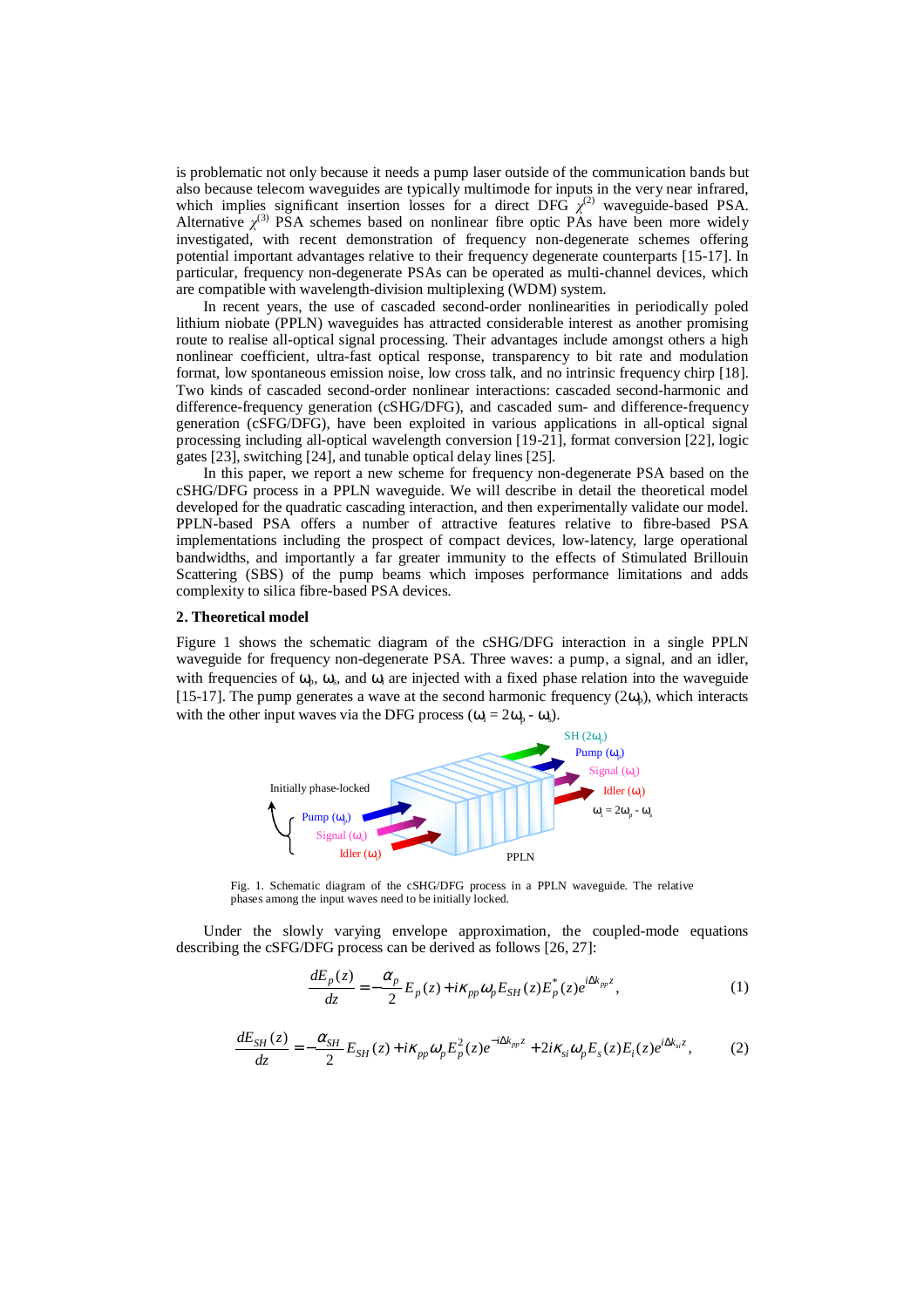$$
\frac{dE_s(z)}{dz} = -\frac{\alpha_s}{2} E_s(z) + i\kappa_{si}\omega_s E_{SH}(z) E_i^*(z) e^{-i\Delta k_{si}z},\tag{3}
$$

$$
\frac{dE_i(z)}{dz} = -\frac{\alpha_i}{2} E_i(z) + i\kappa_{si}\omega_i E_{SH}(z) E_s^*(z) e^{-i\Delta k_{si}z},\tag{4}
$$

where  $E_p$ ,  $E_{SH}$ ,  $E_s$ , and  $E_i$  denote the normalized complex electric fields of the pump, SH, signal, and idler waves propagating along the axis (*z*) of the waveguide, respectively. Each  $\alpha$ represents the linear propagation loss coefficients for the corresponding wave. The coupling coefficients for the SHG ( $\kappa_{pp}$ ) and the DFG process ( $\kappa_{si}$ ) are expressed as,

$$
\kappa_{pp} = d_{\text{eff}} \sqrt{\frac{2\mu_0}{cn_p^2 n_{SH} A_{\text{eff}}}},\tag{5}
$$

$$
\kappa_{si} = d_{eff} \sqrt{\frac{2\mu_0}{cn_s n_i n_{SH} A_{eff}}},\tag{6}
$$

where,  $d_{\text{eff}}$ ,  $\mu_0$ ,  $c$ ,  $A_{\text{eff}}$ , and  $n_j$  represent the effective nonlinear coefficient, the permeability of free space, the speed of light, the effective mode area in the PPLN waveguide (assumed to be the same for the SHG and DFG cases), and the refractive indices of each wave, respectively. For a type-0 QPM geometry, which is the one we considered,  $d_{\text{eff}}$  is given by  $(2/\pi)d_{33}$  ( $d_{33} = 25$ ) pm/V for the SHG at 1064 nm) [28]. The phase mismatches for the SHG (∆*kpp*) and the DFG processes (∆*ksi*) are expressed as,

$$
\Delta k_{pp} = k_{SH} - 2k_p - \frac{2\pi}{\Lambda},\tag{7}
$$

$$
\Delta k_{si} = k_s + k_i - k_{SH} + \frac{2\pi}{\Lambda},\tag{8}
$$

where,  $\Lambda$  is the period of QPM grating and each  $k$  is the wave vector at the corresponding frequency. The coupled wave equations [Eqs.  $(1)$  -  $(4)$ ] can be conveniently rewritten in terms of amplitudes and phases of the waves by introducing the following complex notation as in [29],

$$
E_j(z) \equiv A_j(z)e^{i\phi_j(z)},\tag{9}
$$

where,  $A_j$  and  $\phi_j$  denote the modulus and phase of the complex field amplitude for a generic interacting wave *j*, respectively. If we substitute Eq. (9) into Eqs. (1) - (4), the coupled wave equations can be expressed as the following set of six equations:

$$
\frac{dA_p(z)}{dz} = -\frac{\alpha_p}{2} A_p(z) - \kappa_{pp} \omega_p A_{SH}(z) A_p(z) \sin \theta(z),\tag{10}
$$

$$
\frac{dA_{SH}(z)}{dz} = -\frac{\alpha_{SH}}{2} A_{SH}(z) + \kappa_{pp} \omega_p A_p^2(z) \sin \theta(z) - 2\kappa_{si} \omega_p A_s(z) A_i(z) \sin \psi(z),\tag{11}
$$

$$
\frac{dA_s(z)}{dz} = -\frac{\alpha_s}{2} A_s(z) + \kappa_{si} \omega_s A_{SH}(z) A_i(z) \sin \psi(z),\tag{12}
$$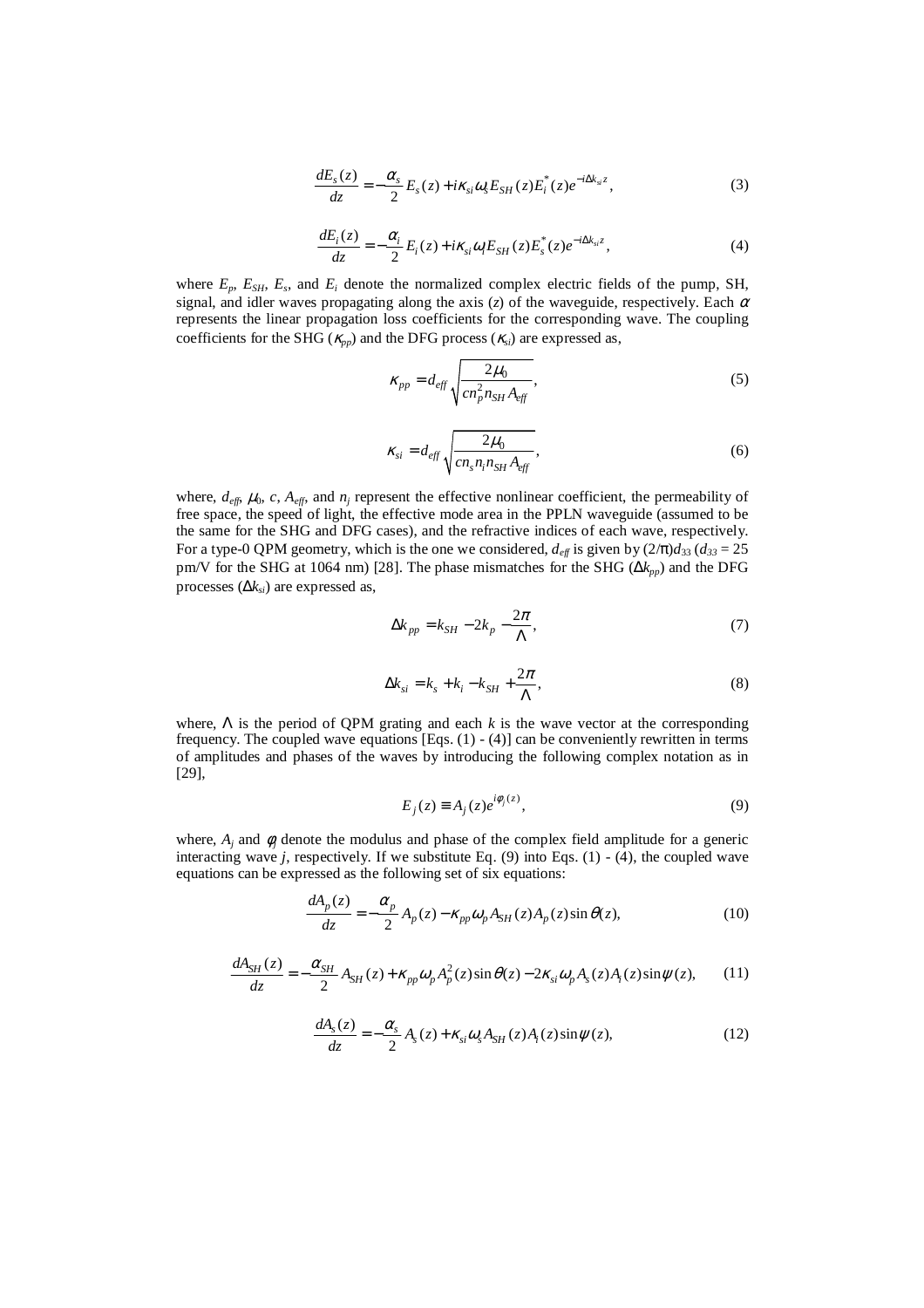$$
\frac{dA_i(z)}{dz} = -\frac{\alpha_i}{2} A_i(z) + \kappa_{si} \omega_i A_{SH}(z) A_s(z) \sin \psi(z),\tag{13}
$$

$$
\frac{d\theta(z)}{dz} = \left(\kappa_{pp}\omega_p \frac{A_p^2(z)}{A_{SH}(z)} - 2\kappa_{pp}\omega_p A_{SH}(z)\right) \cos\theta(z) \n+ 2\kappa_{si}\omega_p \frac{A_s(z)A_i(z)}{A_{SH}(z)} \cos\psi(z) + \Delta k_{pp},
$$
\n(14)

$$
\frac{d\psi(z)}{dz} = \left(\kappa_{si}\omega_s \frac{A_{SH}(z)A_i(z)}{A_s(z)} + \kappa_{si}\omega_i \frac{A_{SH}(z)A_s(z)}{A_i(z)} - 2\kappa_{si}\omega_p \frac{A_s(z)A_i(z)}{A_{SH}(z)}\right) \cos\psi(z) \n- \kappa_{pp}\omega_p \frac{A_p^2(z)}{A_{SH}(z)} \cos\theta(z) + \Delta k_{si},
$$
\n(15)

where, two kinds of relative phase relationship between the interacting waves can also be defined as follows:

$$
\theta(z) \equiv \phi_{SH}(z) - 2\phi_p(z) + \Delta k_{pp} z,\tag{16}
$$

$$
\psi(z) \equiv \phi_s(z) + \phi_i(z) - \phi_{SH}(z) + \Delta k_{si} z. \tag{17}
$$

Here,  $\theta$  and  $\psi$  denote the relative phase variation between the interacting waves in the beam propagation direction (*z*) for the SHG and DFG processes, respectively.

The coupled-mode equations [Eqs. (10) - (15)] were numerically solved by considering the same parameters for the PPLN waveguide (HC Photonics Corp.) that we use in the experiments described in the following section. The PPLN waveguide was designed for SHG at the pump wavelength ( $\lambda_p$ ) of 1546.0 nm, while the signal ( $\lambda_s$ ) and idler ( $\lambda_i$ ) wavelengths are set at 1541.4 nm and 1550.6 nm, respectively. The effective mode area and the linear loss coefficients for the PPLN waveguide are  $A_{\text{eff}} = 52 \mu \text{m}^2$ ,  $\alpha_p = \alpha_s = \alpha_i = 0.35 \text{ dB/cm}$ , and  $\alpha_{SH} =$ 0.7 dB/cm, respectively. The PSA signal gain (*G*) is defined as the ratio of the signal powers at the input  $(z = 0)$  and the output  $(z = L)$  of the waveguide as follows:

$$
G \equiv \frac{\left[A_s(L)\right]^2}{\left[A_s(0)\right]^2},\tag{18}
$$

The calculated signal gain [Eq. (18)] is plotted in Fig. 2(a) as a function of the phase of the pump wave  $(\phi_n)$ . Note that a linear variation of the input pump phase corresponds to double the variation of the relative phase of  $\theta(z)$  according to Eq. (16). The input powers of each interacting wave at the waveguide facet are assumed to be 33 dBm for the pump wave  $(P_p)$  and -4 dBm for the signal and idler wave  $(P_s, P_i)$ , respectively. The results show that the maximum signal gain is 19.0dB and 30.1dB for the crystal lengths (*L*) of 30 mm and 50 mm, respectively. These correspond to peak-to-peak gain differences of 41.3dB and 48.4dB, respectively. As indicated in Fig. 2(a), the power flow from the pump to the signal and idler and vice versa depends on the relative phase, which means the possibility to realize a PSA whose gain depends on the phase of the input signal. Figure 2(b) shows the maximum and minimum PSA gain (maximum deamplification) and the PIA gain without the input idler power as a function of the input pump power for the 30-mm long device. As can be appreciated from the graph, the PSA gain increases quadratically as the pump power increases. The difference between PSA and PIA gain reaches the theoretical limit of  $\sim$  6dB at the input pump power of 33 dBm, as indicated in Fig. 2(b) [30].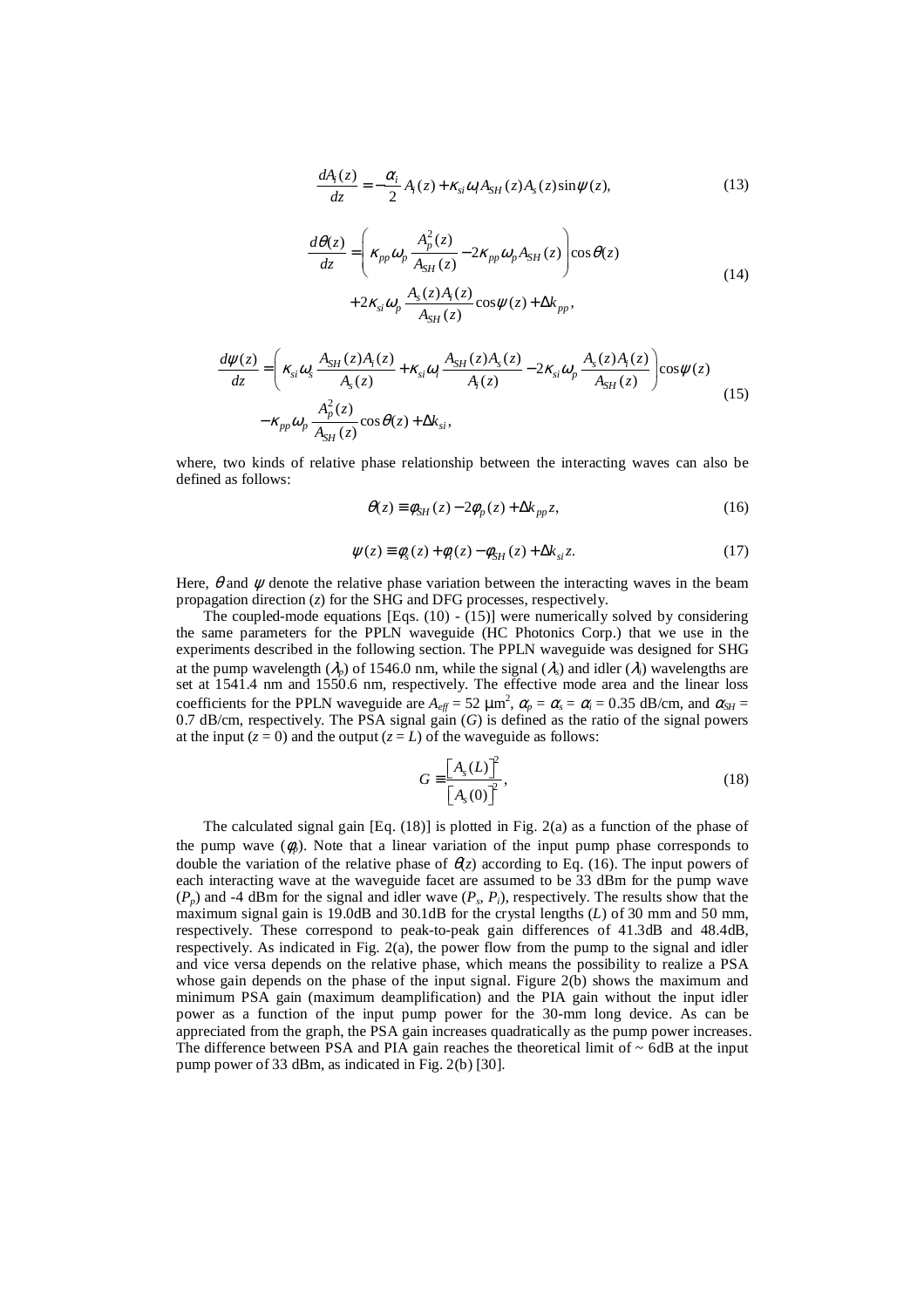The maximum PSA signal gain is also plotted in Fig. 3(a) as a function of the crystal length for an input pump power of 33 dBm. The result clearly shows that the gain increases as the crystal length increases due to the longer interaction length. In particular, the maximum gain is proportional to the fourth-power of the crystal length until the PSA gain starts to saturate because of over-coupling between the pump wave and signal/idler waves. Figure 3(b) shows the calculated maximum PSA gain plotted as a function of the signal wavelength  $(\lambda_s \lambda_p$ ) at an input pump power of 33 dBm. The calculated 3-dB bandwidths are 88 nm and 77 nm for the crystal lengths of 30 mm and 50 mm, respectively. This indicates that the proposed PSA scheme is applicable to broadband operation and the amplification of multiple WDM data signals.



Fig. 2. (a) Calculated signal gain plotted as a function of the initial relative pump phase for a crystal length of 30 mm and 50 mm at an input pump power of 33 dBm, and (b) Variation of maximum, minimum PSA gain and PIA gain as a function of the input pump power for a crystal length of 30 mm.



Fig. 3. (a) Maximum signal gain as a function of crystal length for an input pump power of 33 dBm, and (b) Calculated maximum PSA gain plotted as a function of the signal wavelength at an input pump power of 33 dBm.

#### **3. Experimental results**

Figure 4 shows the experimental setup that we used to validate the proposed PSA approach and associated model. It comprises two stages of PA. Firstly, a  $\chi^{(3)}$ -based fibre PA is used to generate a phase-locked but conjugated idler [15]. The resulting phase-locked pump, signal and idler waves were then passed through a device that allows a controlled adjustment of the relative phase between them, before being injected into a cascaded  $\chi^{(2)}$ -based PA (PPLN waveguide) used to obtain PSA operation. Two wavelength tunable continuous-wave (CW) lasers were used as the pump and the signal sources operating at 1546.0 nm and 1541.4 nm, respectively. The two beams were combined together into a single fibre at the input to the system using an arrayed waveguide grating (AWG). The pump-to-signal power ratio was set to ~ 20dB and the combined beams were launched into an amplitude modulator to generate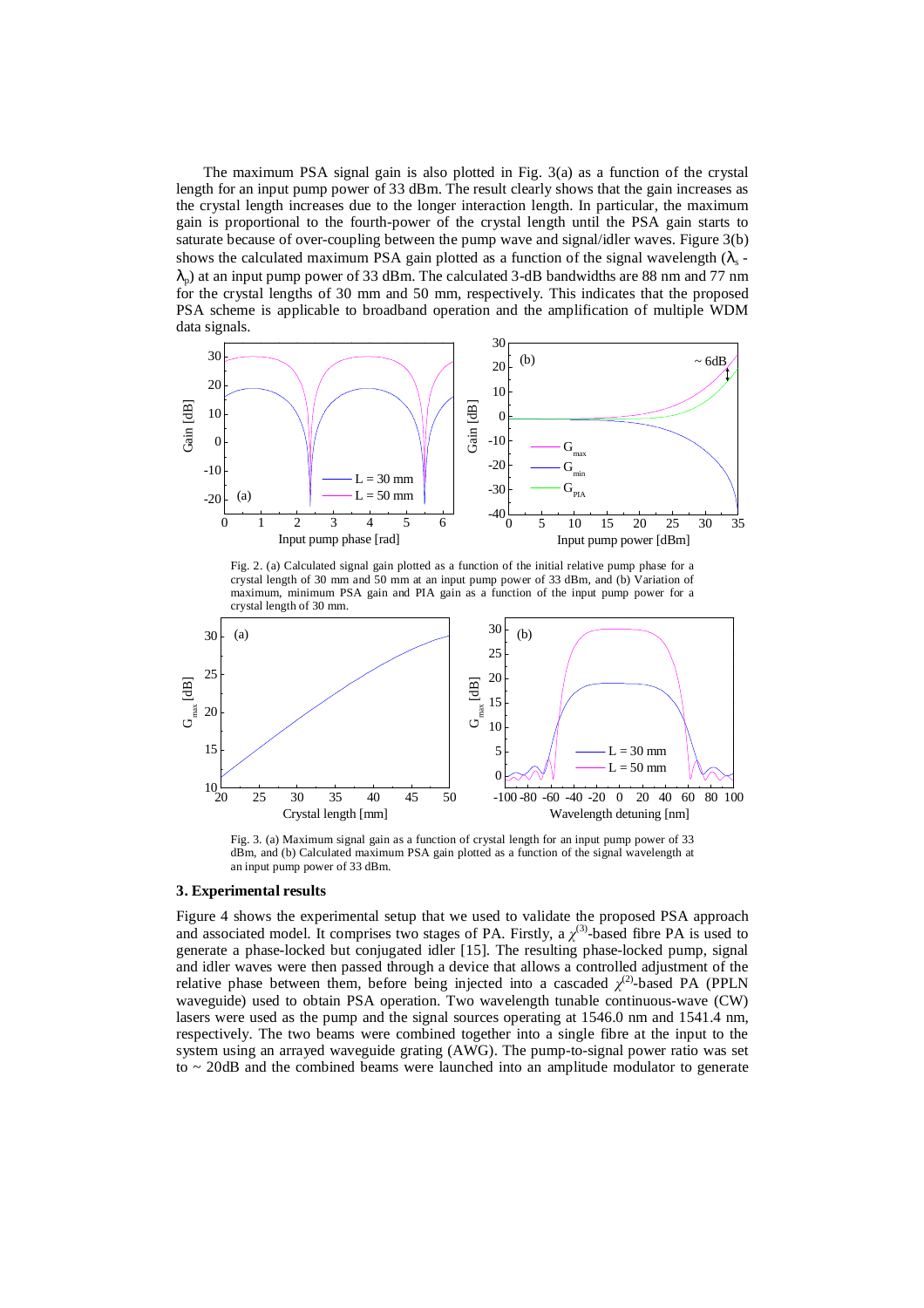100-ps pulses at a repetition rate of 2.5 GHz, thereby allowing for a four-fold increase in the peak power of the signals after onward amplification in an EDFA. After amplification the signal and pump beams were coupled into a 500-m long highly nonlinear fibre (HNLF) with a nonlinear coefficient of  $\gamma = 20$  (W·km)<sup>-1</sup>, a dispersion of 0.06 ps/nm/km, and a dispersion slope of 0.0035 ps/nm<sup>2</sup>/km. The resulting three waves (pump, signal, and idler) were subsequently passed through an optical processor (Finisar Waveshaper 4000E) allowing for individual filtering, attenuation, and phase-shifting relative to each other. A polarizer, EDFA, and appropriate polarization control elements were used to amplify and align all three waves to the optical axis of the PPLN waveguide for the cSHG/DFG process. The total power at the waveguide input was 14 dBm (peak power of 20 dBm) with the pump signal completely dominating the power (coupling loss of  $\sim$  1.4dB).



Fig. 4. Schematic for the proposed frequency non-degenerate PSA based on the cSHG/DFG process in the PPLN waveguide.

Figure 5(a) shows the measured output spectra for amplification and deamplification of the signal and idler wave. The maximum gain achievable for this pump power level was 0.65dB and the peak-to-peak signal gain variation was measured to be 3.4dB, which agrees well with the theoretical gain curve plotted in Fig. 5(b) as a function of the input pump phase. Note that the maximum gain/attenuation peaks occur at different absolute phases as compared to the ones shown in Fig.  $2(a)$ , since in the simulations we did not take account of the exact fibre length between the PSA and PIA. However, the gain profiles clearly indicate the phasesensitive behaviour showing both the maximum amplification and deamplification with a period of π-phase. Note that the input and output coupling losses are not taken into account in measuring the gain. In the same figure we also report the corresponding PIA gain in the PPLN, i.e. in the absence of the input idler signal. To achieve this, the HNLF in the first stage was removed, while ensuring that the same absolute and relative power levels as in the PSA case were maintained at the input of the PPLN. As shown in Fig. 5(b), the difference between the PSA and PIA gain is about 1.7 dB. The negative PIA gain of  $\sim$  1dB is due to the beam propagation loss  $(\alpha)$  within the waveguide, which agrees well with the theoretical estimation at this input power level. The PIA gain also increases as expected as the input pump power increases, as shown in Fig. 2(b).



Fig. 5. (a) Measured output spectra of three interacting waves showing amplification and deamplification, and (b) the measured and calculated phase-sensitive gain plotted as a function of initial pump phase for PIA and PSA operation.